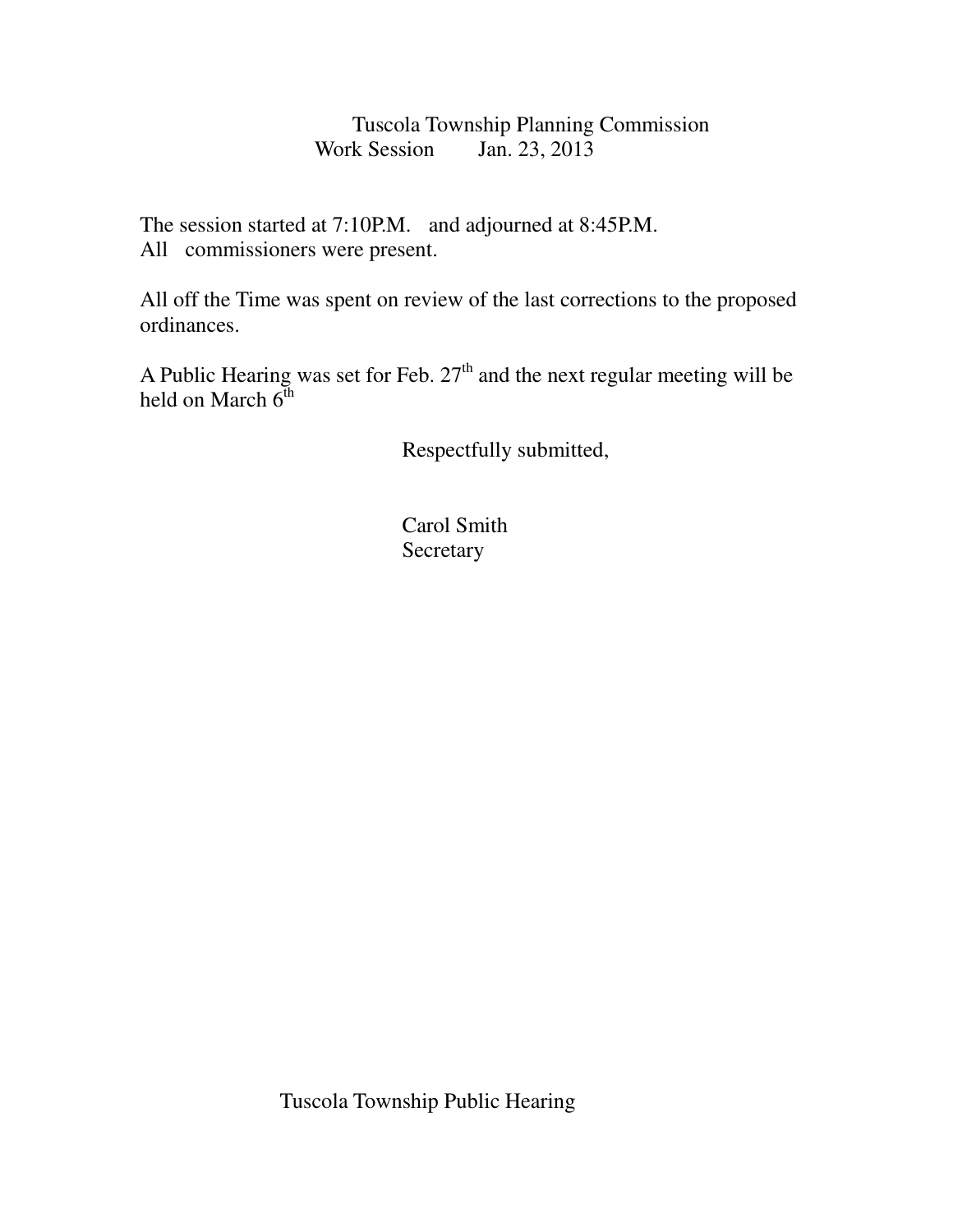## Feb. 27, 2013

The meeting was called to order by Chairperson, Earl Begg at 7:05P.M.. All Commissioners were present. Alan Bean of Spicer Engineering was present to assist in answering questions.

Earl Begg reviewed procedures for public hearing and explained that the ordinance book was being reviewed and rewritten in accordance with the Zoning Enabling Act and that the planning commission had the objectives of avoidance of redundancy, promote clear language, and fixing typing errors.

There was no correspondence. Tom Asperger and Mary Lou Blasius were present in the audience but neither expressed concerns or questions. The next regular meeting will be held on March 6, 2013 at 7:00P.M. The meeting was adjourned at 7:20P.M.

Respectfully submitted,

 Carol A. Smith **Secretary** 

 Tuscola Township Planning Commission Meeting of March 6, 2013 approved Minutes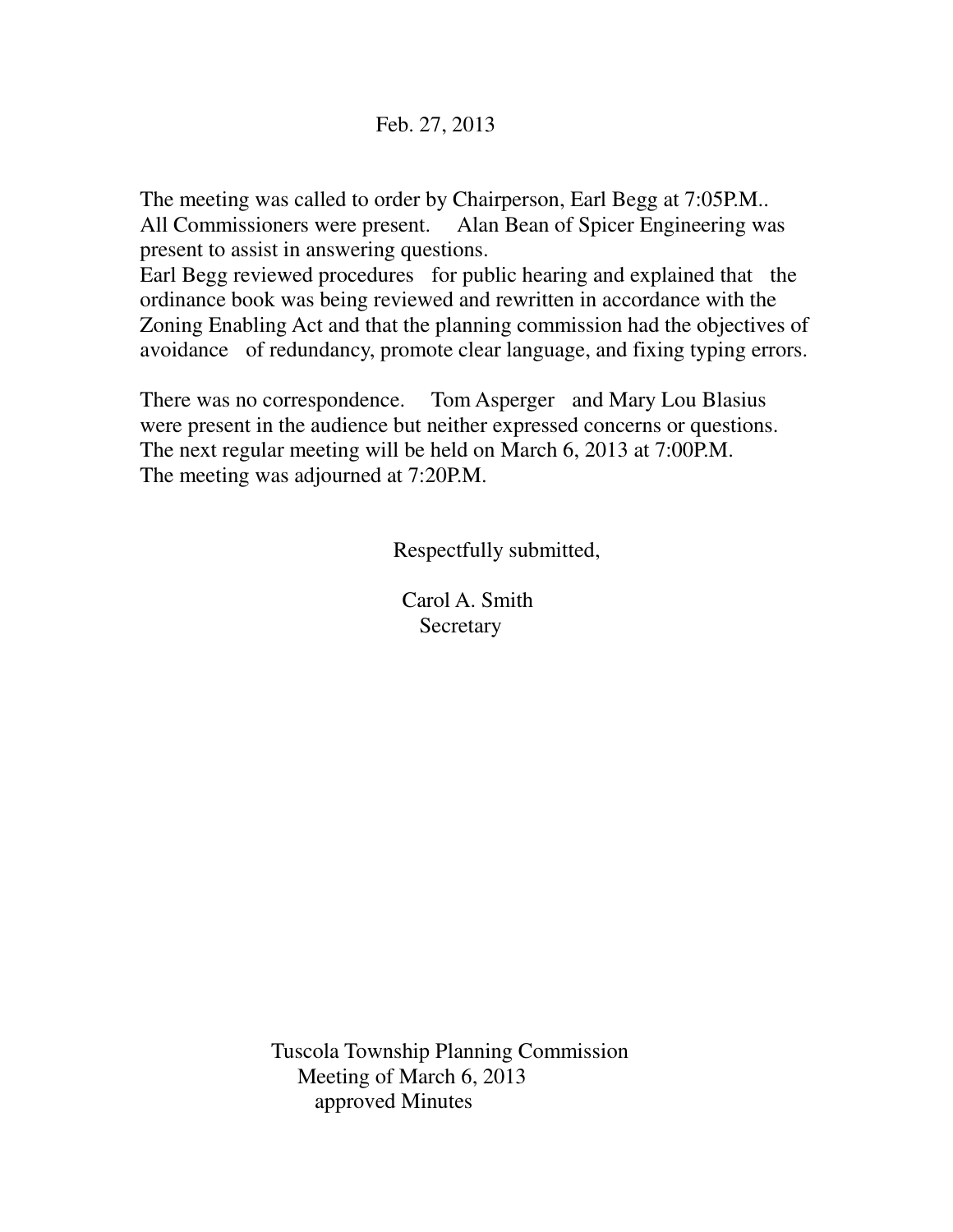The meeting was called to order at 7:02P.M. by Chairperson, Earl Begg. Commissioners present were Michelle Hicks, Carol Smith, Larry Kern, Jon Blasius and Earl Begg. Craig Kirkpatrick and Gerald Peterson were absent.

The agenda was approved. Carol Smith made a motion to send the Tuscola Township Zoning Ordinance completed draft to the Tuscola Township Board with recommendation for approval. The motion was supported by Jon Blasius and the vote was unanimous.

Minutes of previous meetings were read and approved. Michelle Hicks read the minutes of the Township Board Meetings. Earl Begg presented information from the recent magazines received.

With no further business, the meeting was adjourned at 7:50P.M.

Respectfully submitted

 Carol A. Smith, **Secretary** 

approved Minutes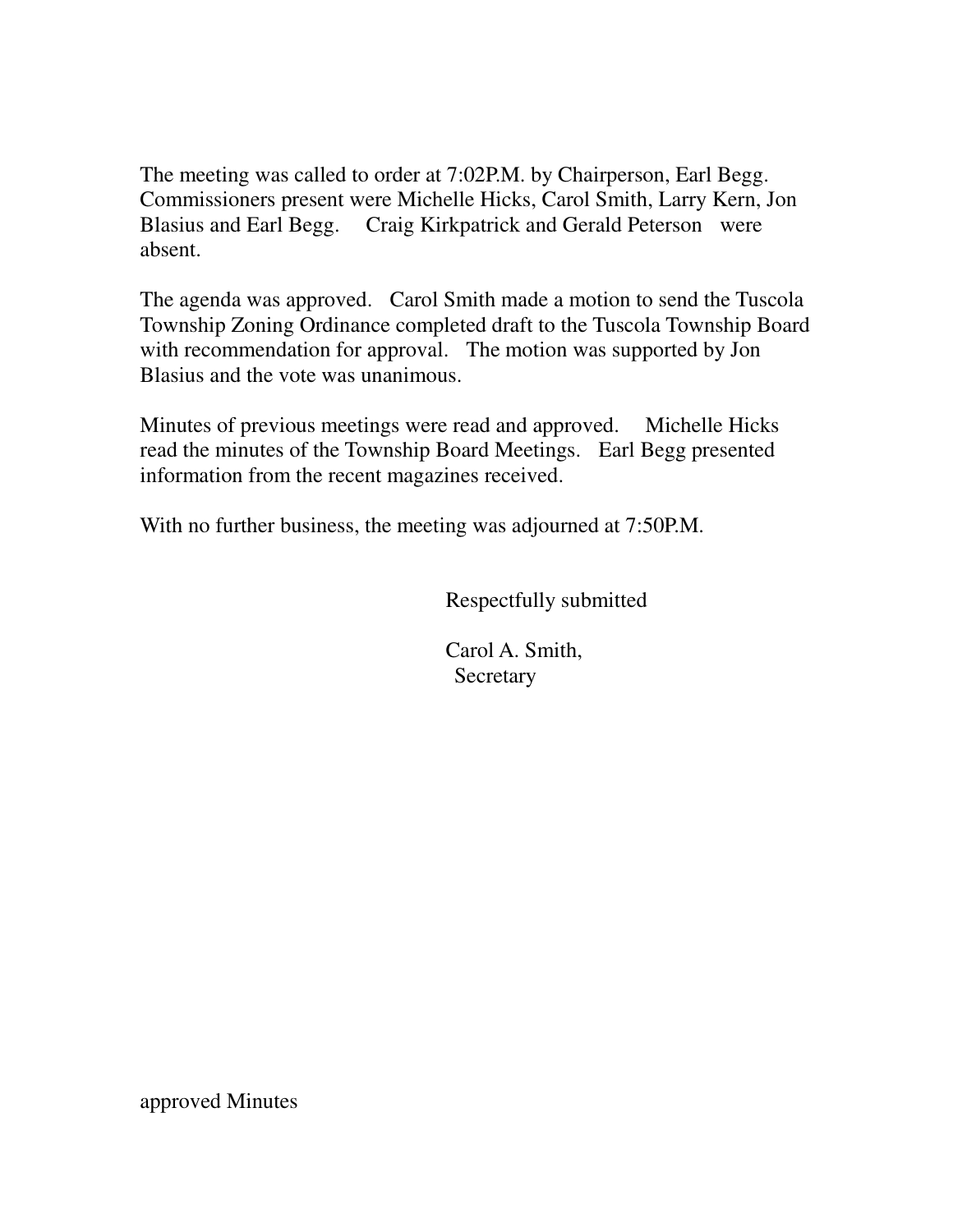Tuscola Township Planning Commission April 17, 2013

The Meeting was called to order at 7:20P.M. by Chairperson, Earl Begg All Commissioners were present. It is noted that John Bishop has replaced Jon Blasius as commissioner. The Township clerk, Mary Lou Blasius was present and swore in the commissioners whose terms were up for renewal. The minutes of the last meeting were read and approved. The agenda was approved.

Election of officers took place. Carol Smith nominated Earl Begg as chairperson. Supported by John Bishop and vote was unanimous. Carol Smith nominated John Bishop for vice chair supported by Gerald Peterson and vote was unanimous. Gerald Peterson nominated Carol Smith for secretary, supported by Larry Kern and the vote was unanimous.

Michelle Hicks read the minutes of the Township Board meetings. Earl Begg read a letter from the Tuscola County Planning Commission which commended the Planning Commission for a job well done on rewriting the ordinances.

Earl Begg passed out a proposed form to be used in recording the decisions made by the Planning Commission and the ZBA. These will be reviewed for the next meeting. Meeting adjourned at 7:55P.M.

Respectfully submitted,

 Carol A. Smith, **Secretary** 

approved Minutes of Tuscola Township Planning Commission June 5, 2013 Meeting

The meeting was called to order at 7P.M. by vice chairperson, John Bishop. Larry Kern was absent and Earl Begg was excused. All remaining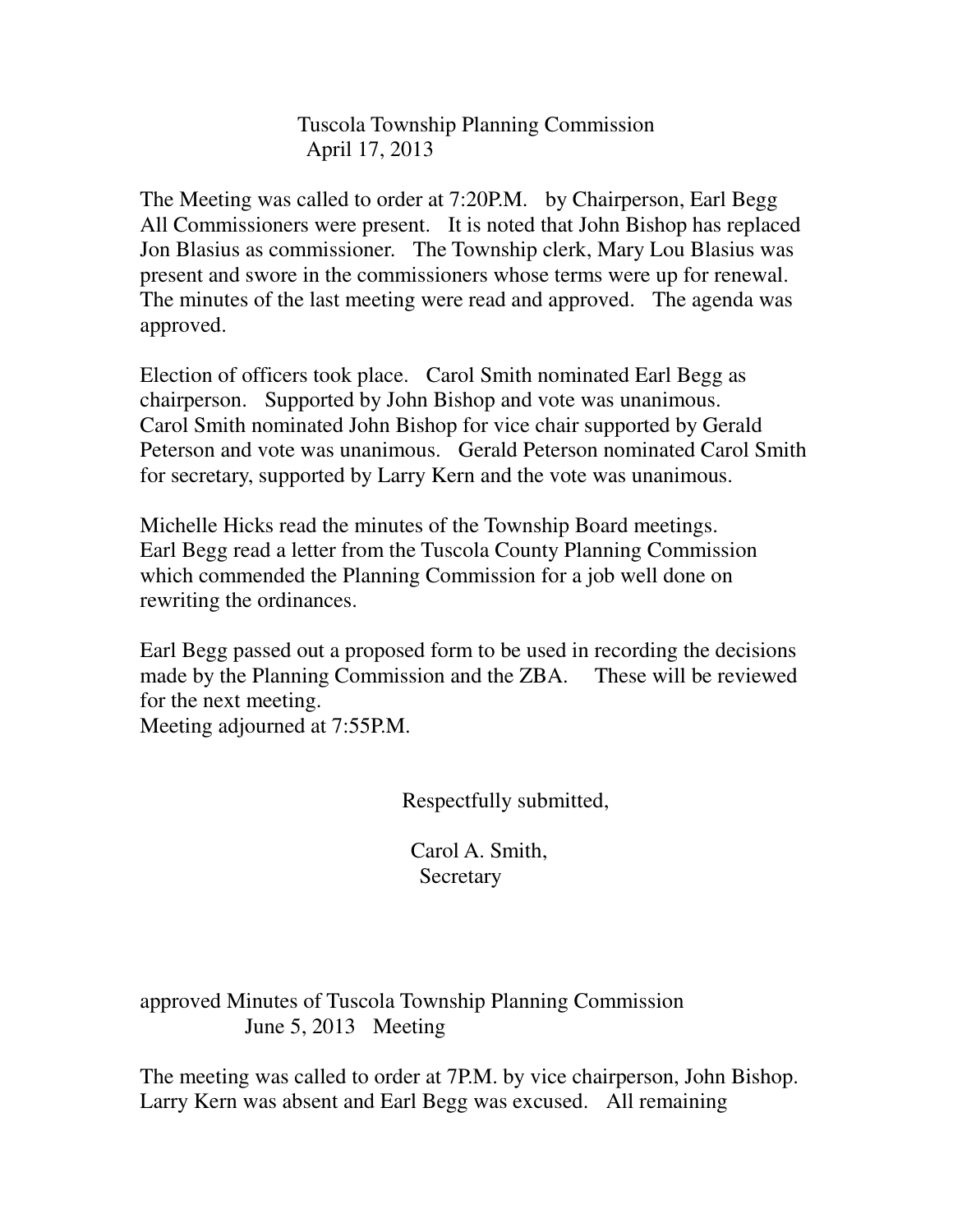Commissioners were present.

John Bishop read the minutes of the previous meeting and they were approved as read.

There was no correspondence and Tom Asperger was the only other person present. It was noted that Tom was recently appointed to fill the position of Zoning Administrator.

A motion was made by Carol Smith and Supported by Gerald Peterson to table the review of the proposed form for the recording of the decisions made by the Planning Commission and the ZBA until the next meeting. Vote was unanimous. Those present were reminded to review these for discussion next meeting.

We decided to wait another 5 minutes as we had been told someone would be bringing in a proposal for a new sign. When no one came, the meeting was adjourned at 7:28P.M.

Respectfully submitted,

 Carol Smith, Secretary

 Tuscola Township Planning Commission August 7, 2013 approved Minutes

The meeting was called to order at 7:15P.M. by Chairperson, Earl Begg. Gerald Peterson and John Bishop were absent. Commissioners present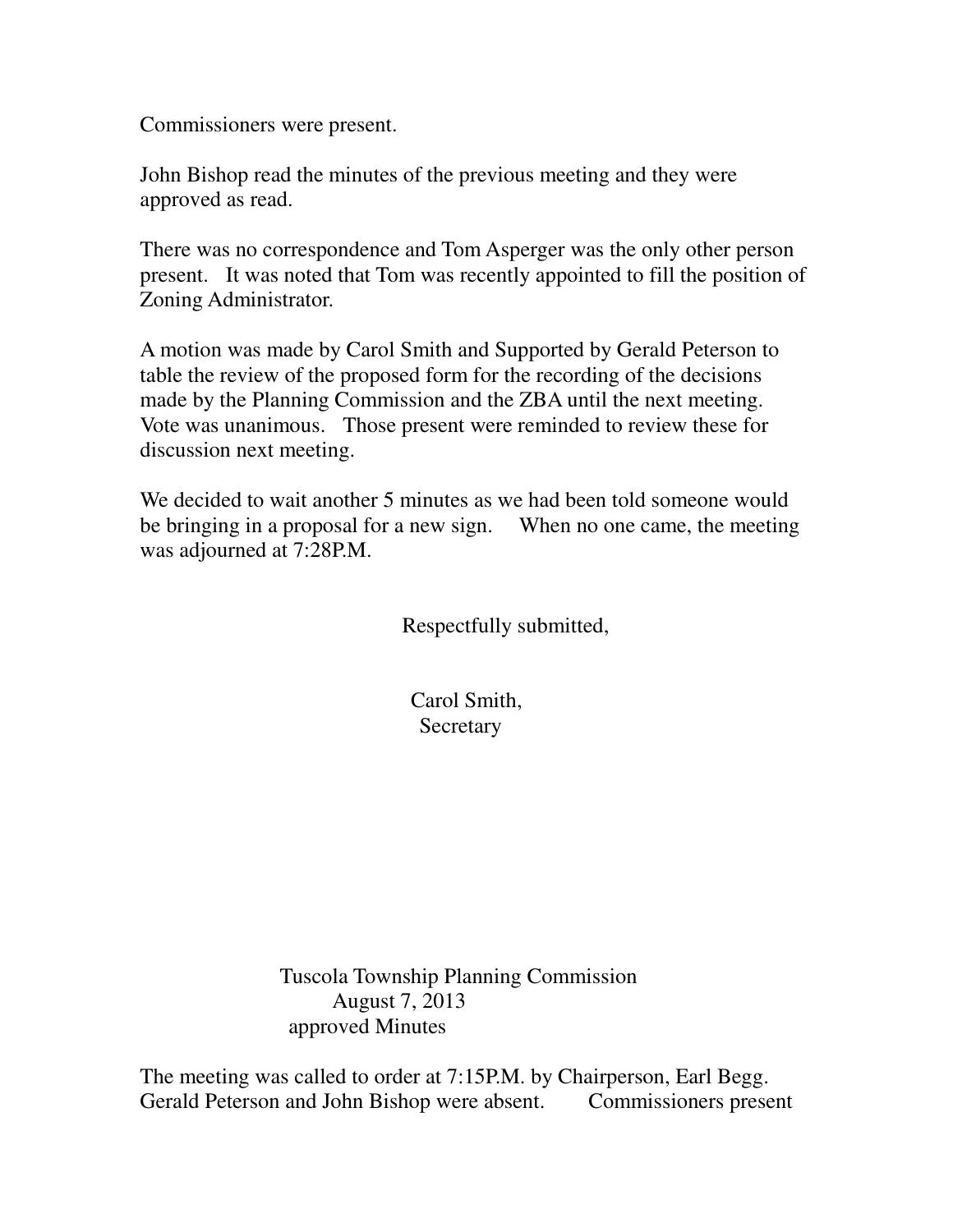were Larry Kern, Carol Smith, Michelle Hicks, Earl Begg and Craig Kirkpatrick.

Ben Partridge was present with questions regarding the alley which runs in back of his business on M15 and the ownership of that alley. He was referred to the Township Board.

There is an upcoming educational session in Frankenmuth on Aug.  $26<sup>th</sup>$ Michelle Hicks and Carol Smith will attend.

Review of the proposed procedure manual took place. Earl will make the proposed changes and bring it to the next meeting.

Earl announced the next meeting will be his last meeting as he is moving out of the area. He will be missed by all.

Respectfully submitted,

Carol A. Smith, secretary

 Tuscola Township Planning Commission approved Minutes of October 2, 2013

The meeting was called to order at 7:05P.M. by chairperson, Earl Begg. Commissioners present Earl Begg, Larry Kern, Craig Kirkpatrick, Michelle Hicks. Carol Smith was excused absence. Gerald Peterson and John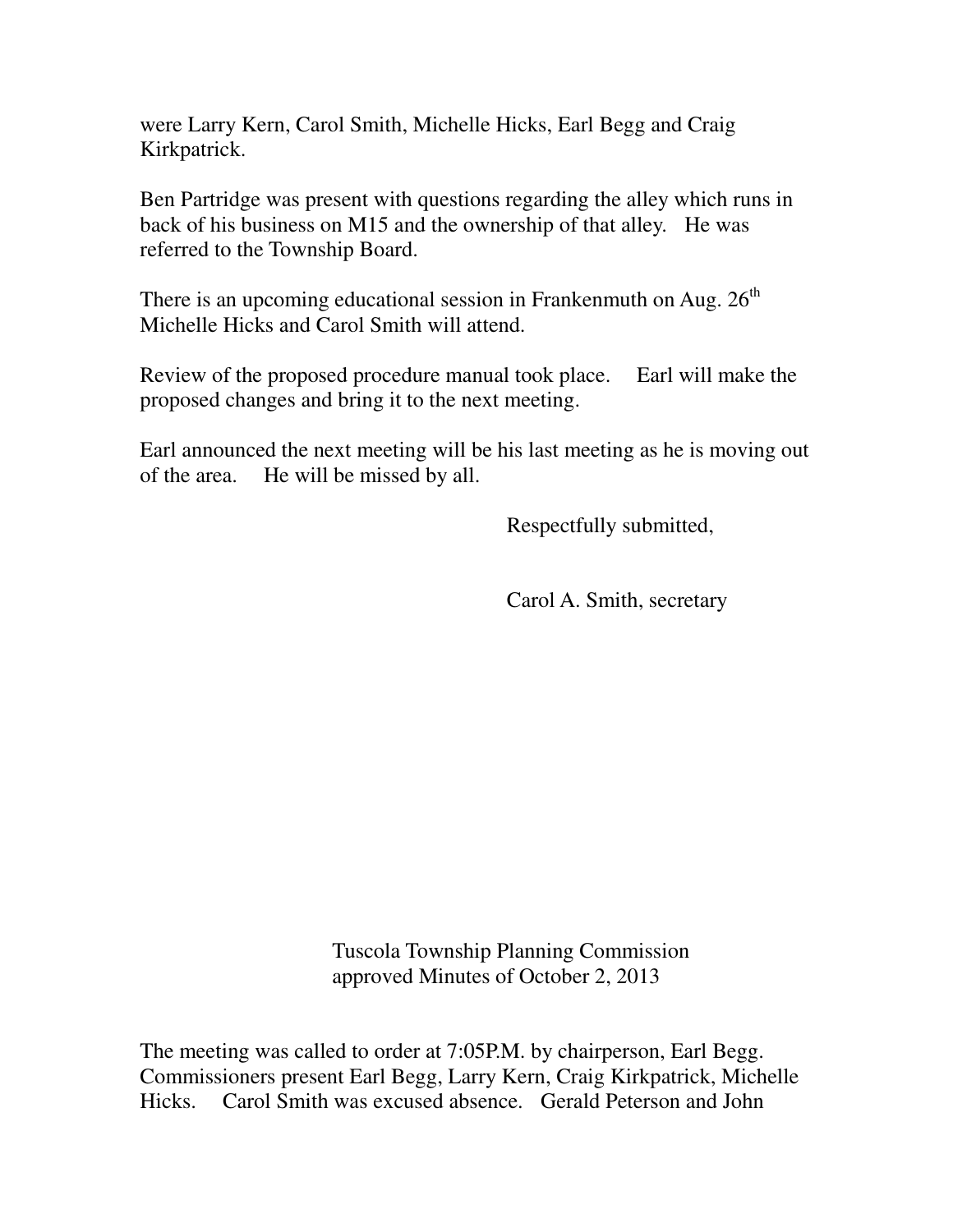Bishop were absent also.

Tom Asperger, zoning administrator, presented his quarterly report.

Craig Kirkpatrick requested approval for 3 signs. 2 at the boat launch and 1 on private property for river signage to be installed by the Cass Rriver Greenway project. Earl Begg made a motion to approve the signs as presented. Support to the motion from Michelle Hicks. Vote was unanimous in favor.

Earl Begg gave out information on the proposed legislation and the new law on fireworks control. He also gave out the Tuscola Township procedures manuals and the proposed zoning ordinance amendments. Tonight was Earl's last night on the board as he is moving out of the Township. All Commissions wish him the best.

Meeting adjouned at 8:15P.M.

 Respectfully submitted, Acting Secretary, Larry Kern

 Tuscola Township Planning Commission Unapproved Minutes of December 4, 2013

The meeting was called to order at 7P.M. by Chairperson John Bishop. Commissioners present were John Bishop, Michelle Hicks, Gerald Peterson, Larry Kern, Craig Kirkpatrick, and Carol Smith. It is noted that we are still short 1 Commissioner as a replacement has not been found for Jon Blasius who moved out of the Township.